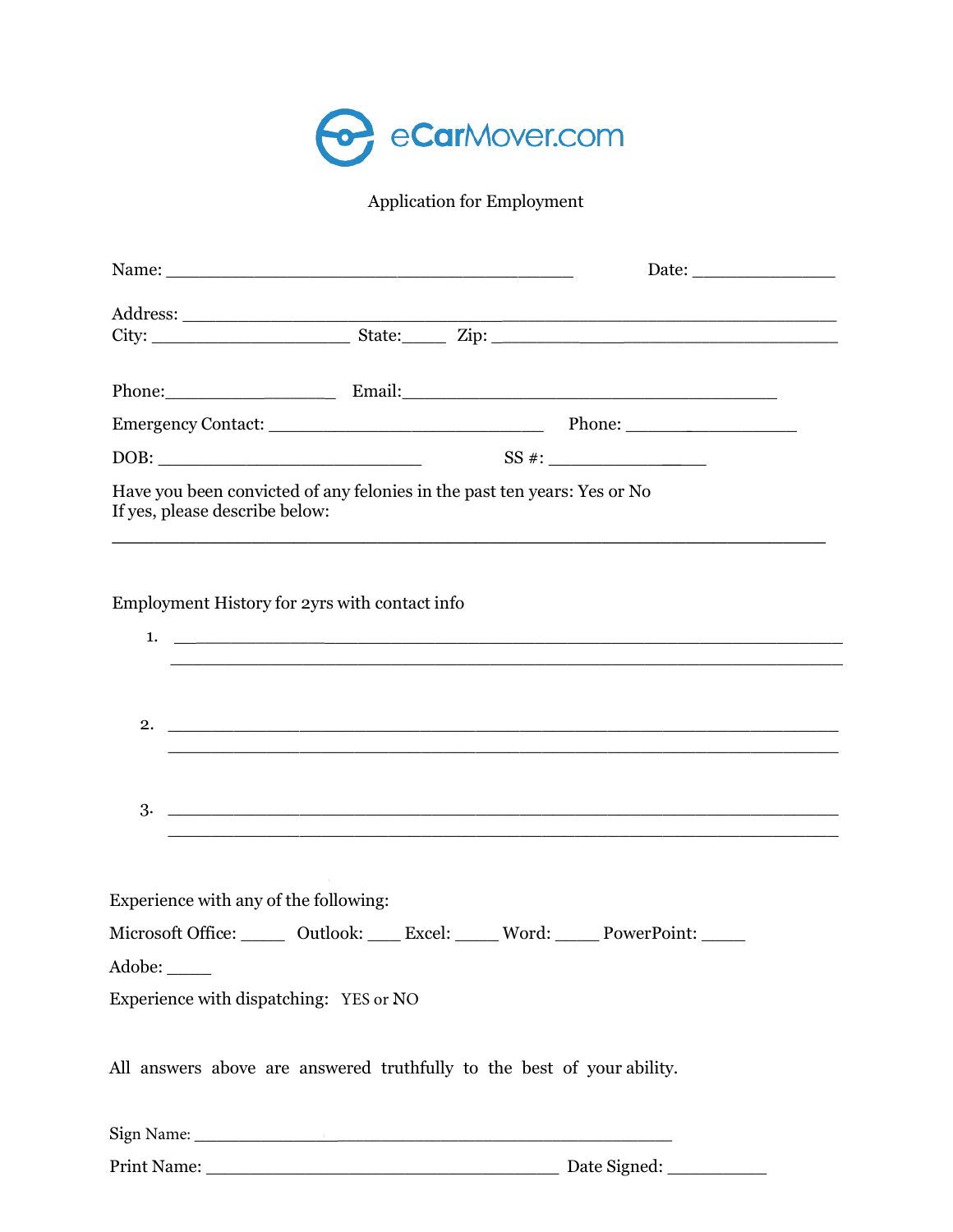# eCarMover Inc.

17915 Hunting Bow Cir #101 Lutz, FL 33558



### DISCLOSURE AND AUTHORIZATION REGARDING BACKGROUND INVESTIGATION FOR EMPLOYMENT PURPOSES

Disclosure

eCarMover Inc. (the "Company") may request from a consumer reporting agency and for employment-related purposes, a "consumer report(s)" (commonly known as "background reports") containing background information about you in connection with your employment or application for employment (including independent contractor or volunteer assignments, as applicable).

HireRight, Inc. ("HireRight") will prepare or assemble the background reports for the Company. HireRight is located and can be contacted at 3349 Michelson Drive, Suite 150, Irvine, CA 92612, (800) 400-2761, www.hireright.com.

The background report(s) may contain information concerning your character, general reputation, personal characteristics, mode of living, or credit standing. The types of background information that may be obtained include, but are not limited to: criminal history; litigation history; motor vehicle record and accident history; social security number verification; address and alias history; credit history; verification of your education, employment and earnings history; professional licensing, credential and certification checks; drug/alcohol testing results and history; military service; and other information.

Authorization

I hereby authorize eCarMover Inc. to obtain the consumer reports described above about me.

| <b>Applicant Name</b> | <b>Applicant Signature</b> |  |
|-----------------------|----------------------------|--|
|-----------------------|----------------------------|--|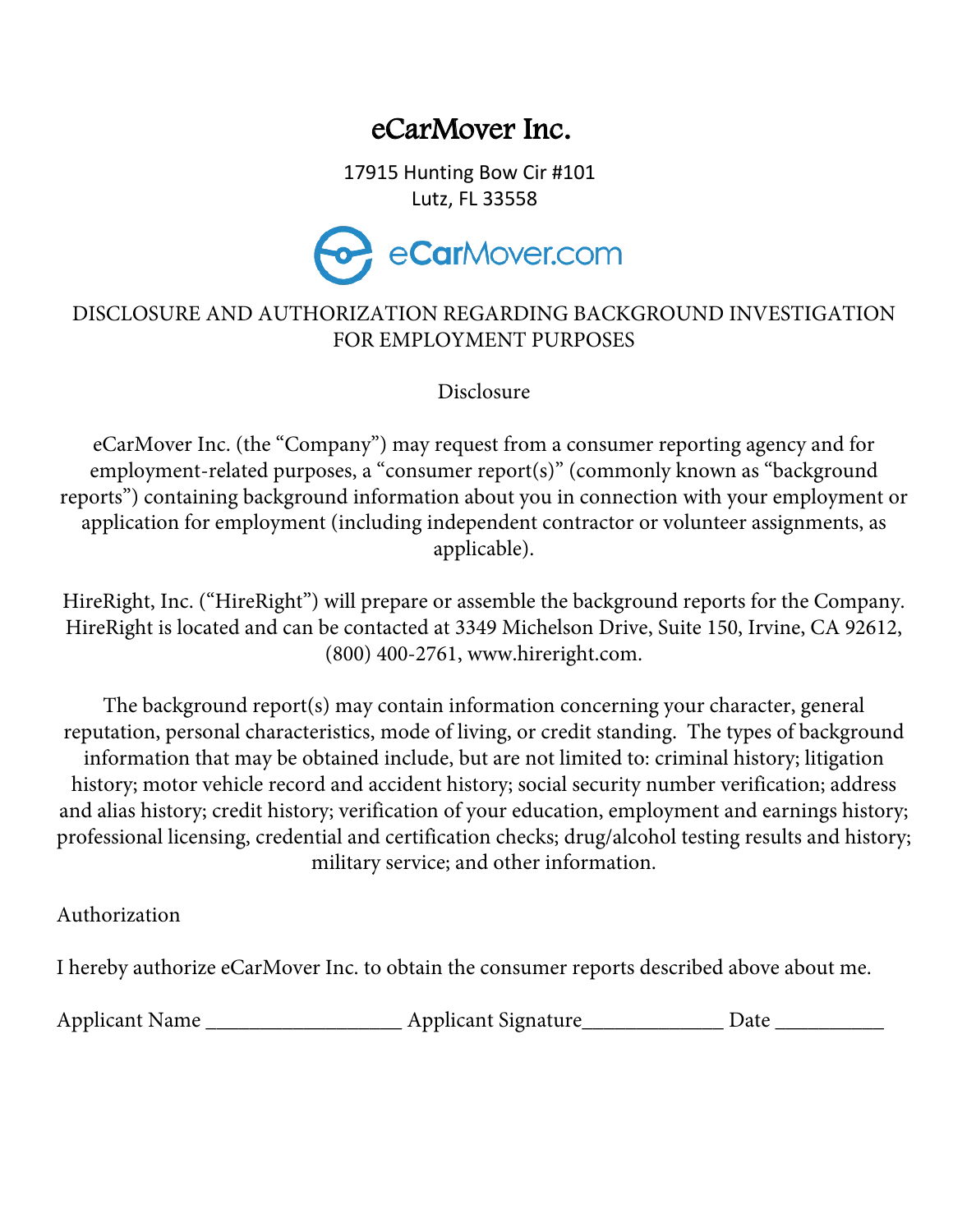## eCarMover Inc.

17915 Hunting Bow Cir #101 Lutz, FL 33558



#### OTHER DISCLOSURES, ACKNOWLEDGMENTS & AUTHORIZATIONS REGARDING BACKGROUND INVESTIGATION FOR EMPLOYMENT PURPOSES

#### **Disclosures**

#### Investigative Consumer Report:

eCarMover Inc. (the "Company") may request an investigative consumer report about you from HireRight, Inc. ("HireRight"), a consumer reporting agency, in connection with your employment or application for employment (including independent contractor or volunteer assignments, as applicable). An "investigative consumer report" is a background report that includes information from personal interviews (except in California, where that term includes background reports with or without information obtained from personal interviews), the most common form of which is checking personal or professional references through personal interviews with sources such as your former employers and associates, and other information sources. The investigative consumer report may contain information concerning your character, general reputation, personal characteristics, mode of living, or credit standing. You may request more information about the nature and scope of an investigative consumer report, if any, by contacting the Company.

#### Ongoing Authorization:

If the Company hires you or contracts for your services, the Company may obtain additional consumer reports and investigative consumer reports about you without asking for your authorization again, throughout your employment or your contract period, as allowed by law.

#### Additional State Law Notices:

Please see the "Additional State Law Notices" for California, Massachusetts, Minnesota, New Jersey, New York, and Washington that are provided below, as applicable. A California disclosure and summary of your rights under California Civil Code Section 1786.22, and a copy of New York Article 23-A, are being provided to you separately.

#### Summary of Rights under the Fair Credit Reporting Act:

A summary of your rights under the Fair Credit Reporting Act is being provided to you separately.

San Francisco Fair Chance Ordinance Official Notice:

A copy of the San Francisco Fair Chance Ordinance Official Notice is being provided to you separately.

#### HireRight Privacy Policy: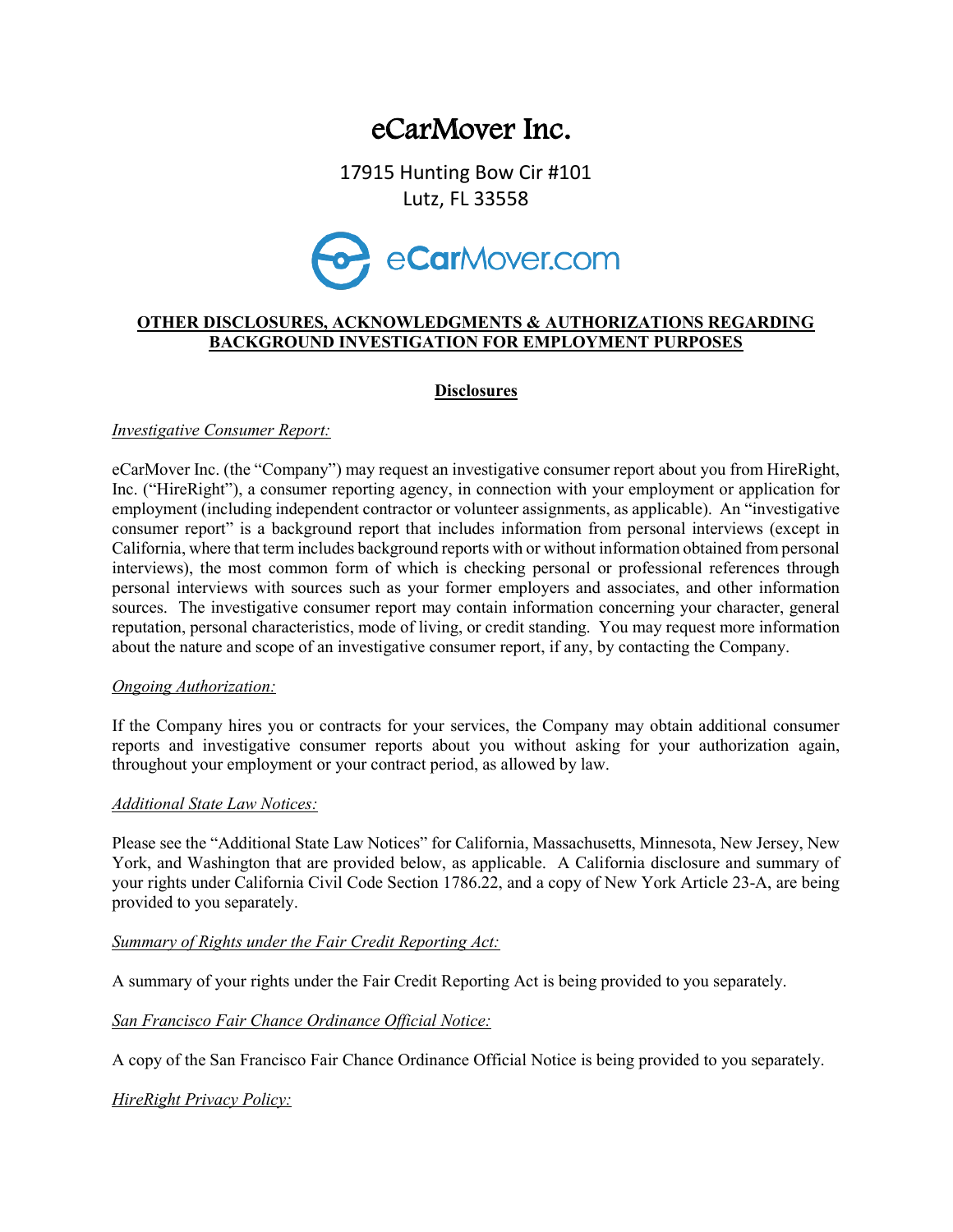Information about HireRight's privacy practices is available at www.hireright.com/Privacy-Policy.aspx.

#### Acknowledgments & Authorization

I acknowledge that I have received and carefully read and understand the separate "Disclosure and Authorization Regarding Background Investigation for Employment Purposes"; and the separate "Summary of Rights under the Fair Credit Reporting Act" that have been provided to me by the Company. I also acknowledge receipt of and that I have carefully read and understand (as applicable), the separate California Disclosure and Summary of Rights under California Civil Code Section 1786.22; the separate New York Article 23-A; and the separate San Francisco Fair Chance Ordinance Official Notice that have been provided to me.

By my signature below, I authorize the preparation of background reports about me, including background reports that are "investigative consumer reports" by HireRight, and to the furnishing of such background reports to the Company and its designated representatives and agents, for the purpose of assisting the Company in making a determination as to my eligibility for employment (including independent contractor or volunteer assignments, as applicable), promotion, retention or for other lawful employment purposes. I understand that if the Company hires me or contracts for my services, my consent will apply, and the Company may, as allowed by law, obtain from HireRight (or from a consumer reporting agency other than HireRight) additional background reports pertaining to me, without asking for my authorization again, throughout my employment or contract period.

I understand that if the Company obtains a credit report about me, then it will only do so where such information is substantially related to the duties and responsibilities of the position in which I am engaged or for which I am being evaluated.

I understand that information contained in my employment (or contractor or volunteer) application, or otherwise disclosed by me before or during my employment (or contract or volunteer assignment), if any, may be used for the purpose of obtaining and evaluating background reports on me. I also understand that nothing herein shall be construed as an offer of employment or contract for services.

I understand that the information included in the background reports may be obtained from private and public record sources, including without limitation and as appropriate: government agencies and courthouses; educational institutions; and employers. Accordingly, I hereby authorize all of the following, to disclose information about me to the consumer reporting agency and its agents: law enforcement and all other federal, state and local government agencies and courts; educational institutions (public or private); testing agencies; information service bureaus; credit bureaus and other consumer reporting agencies; other public and private record/data repositories; motor vehicle records agencies; my employers; the military; and all other individuals and sources with any information about or concerning me. The information that can be disclosed to the consumer reporting agency and its agents includes, but is not limited to, information concerning my: employment and earnings history; education, credit, motor vehicle and accident history; drug/alcohol testing results and history; criminal history; litigation history; military service; professional licenses, credentials and certifications; social security number verification; address and alias history; and other information.

By my signature below, I also promise that the personal information I provide with this form or otherwise in connection with my background investigation is true, accurate and complete, and I understand that dishonesty or material omission may disqualify me from consideration for employment. I agree that a copy of this document in faxed, photocopied or electronic (including electronically signed) form will be valid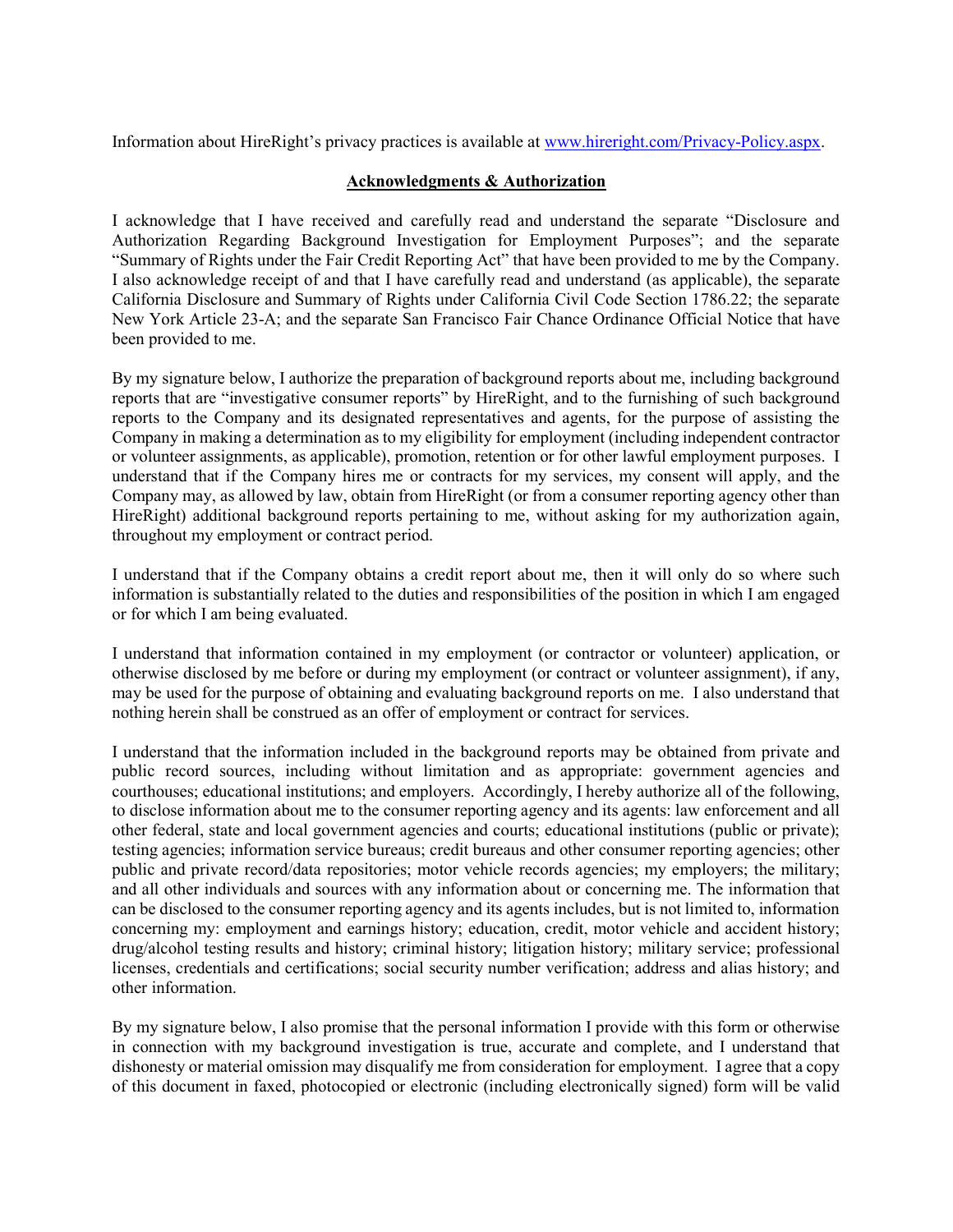like the signed original. I further acknowledge that I have received additional state law notices that I have reviewed and read.

 $\Box$  California, Minnesota or Oklahoma consumers: Please check this box if you would like to receive (whenever you have such right under the applicable state law) a free copy of your background report if one is obtained on you by the Company.

#### Additional State Law Notices

Please also note the following:

CALIFORNIA: Pursuant to section 1786.22 of the California Civil Code, you may view the file maintained on you by the consumer reporting agency during normal business hours. You may also obtain a copy of this file, upon submitting proper identification and paying the actual copying costs, by appearing at the consumer reporting agency's offices in person, during normal business hours and on reasonable notice, or by certified mail. You may also receive a summary of the file by telephone, upon submitting proper identification and written request. The consumer reporting agency has trained personnel available to explain your file to you, including any coded information, and will provide a written explanation of any coded information contained in your file. If you appear in person, you may be accompanied by one other person, provided that person furnishes proper identification. "Proper identification" includes documents such as a valid driver's license, social security account number, military identification card, and credit cards. If you cannot identify yourself with such information, the consumer reporting agency may require additional information concerning your employment and personal or family history to verify your identity.

HireRight, Inc. ("HireRight") will prepare the background report for the Company. HireRight is located and can be contacted at 3349 Michelson Drive, Suite 150, Irvine, CA 92612, (800) 400-2761. Information about HireRight's privacy practices is available at www.hireright.com/Privacy-Policy.aspx.

Additional California-specific information is set out below.

MASSACHUSETTS: Upon request to the Company, you have the right to know whether the Company requested an investigative consumer report about you and, upon written request to the Company, you have the right to receive a copy of any such report. You also have the right to ask the consumer reporting agency (e.g., HireRight) for a copy of any such report.

MINNESOTA: You have the right in most circumstances to submit a written request to the consumer reporting agency (e.g., HireRight) for a complete and accurate disclosure of the nature and scope of any consumer report the Company ordered about you. The consumer reporting agency must provide you with this disclosure within 5 days after (i) its receipt of your request or (ii) the date the report was requested by the Company, whichever date is later.

NEW JERSEY: You have the right to submit a request to the consumer reporting agency (e.g., HireRight) for a copy of any investigative consumer report the Company requested about you.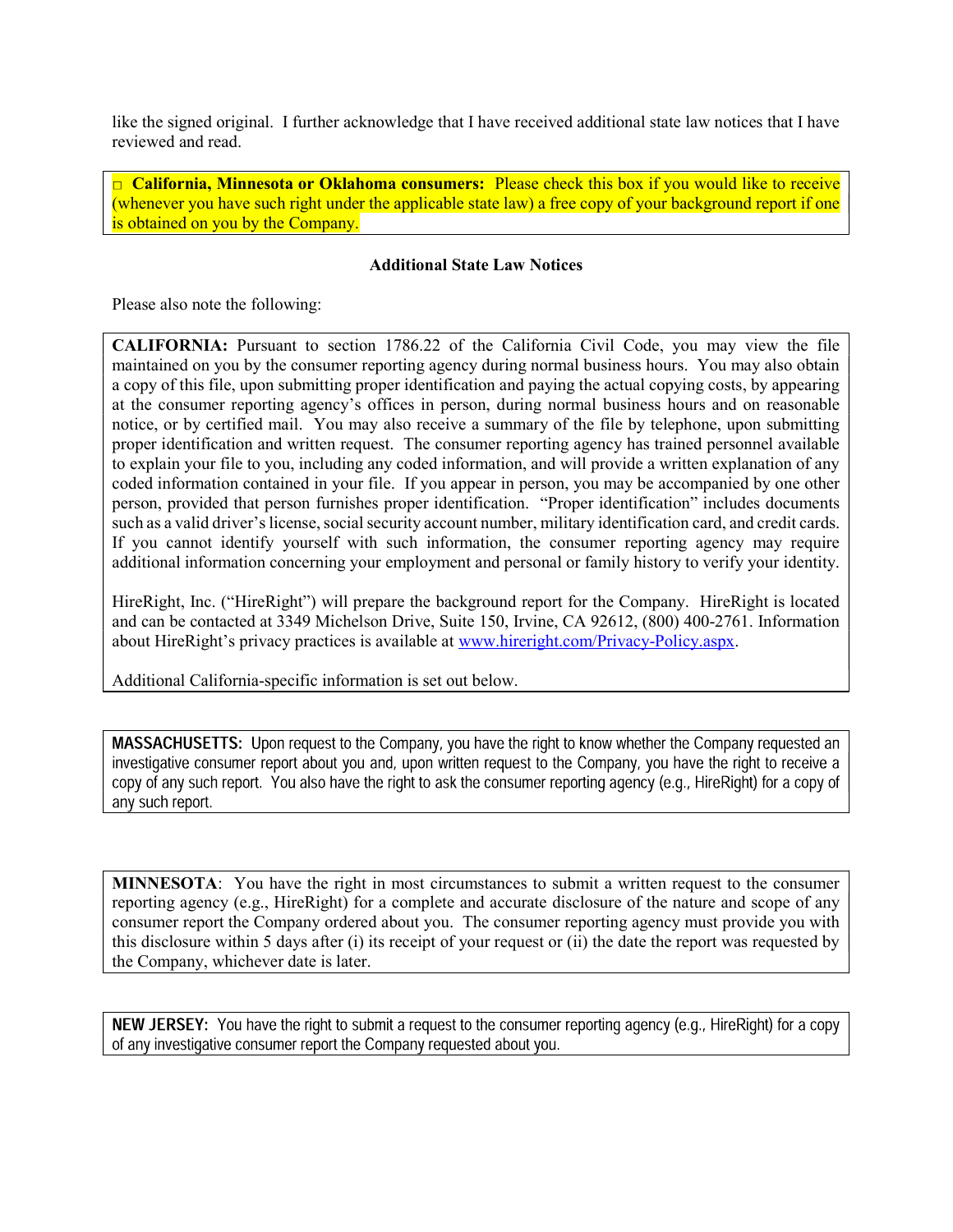NEW YORK: You have the right, upon written request to the Company, to be informed of whether or not the Company requested a consumer report or an investigative consumer report about you. Shown above is the address and telephone number for HireRight, the consumer reporting agency used by the Company. You may inspect and<br>receive a copy of any such report by contacting that consumer reporting agency. A copy of Article 23-A of the New York Correction Law is also provided below.

WASHINGTON STATE: If the Company requests an investigative consumer report, you have the right, upon written request made to the Company within a reasonable period of time after your receipt of this disclosure, to receive from the Company a complete and accurate disclosure of the nature and scope of the investigation requested by the Company. You are entitled to this disclosure within 5 days after the date your request is received or the Company ordered the report, whichever is later. You also have the right to request a written summary of your rights and remedies under the Washington Fair Credit Reporting Act.

| <b>Applicant Last Name</b> | First |      | Middle |
|----------------------------|-------|------|--------|
| <b>Applicant Signature</b> |       | Date |        |